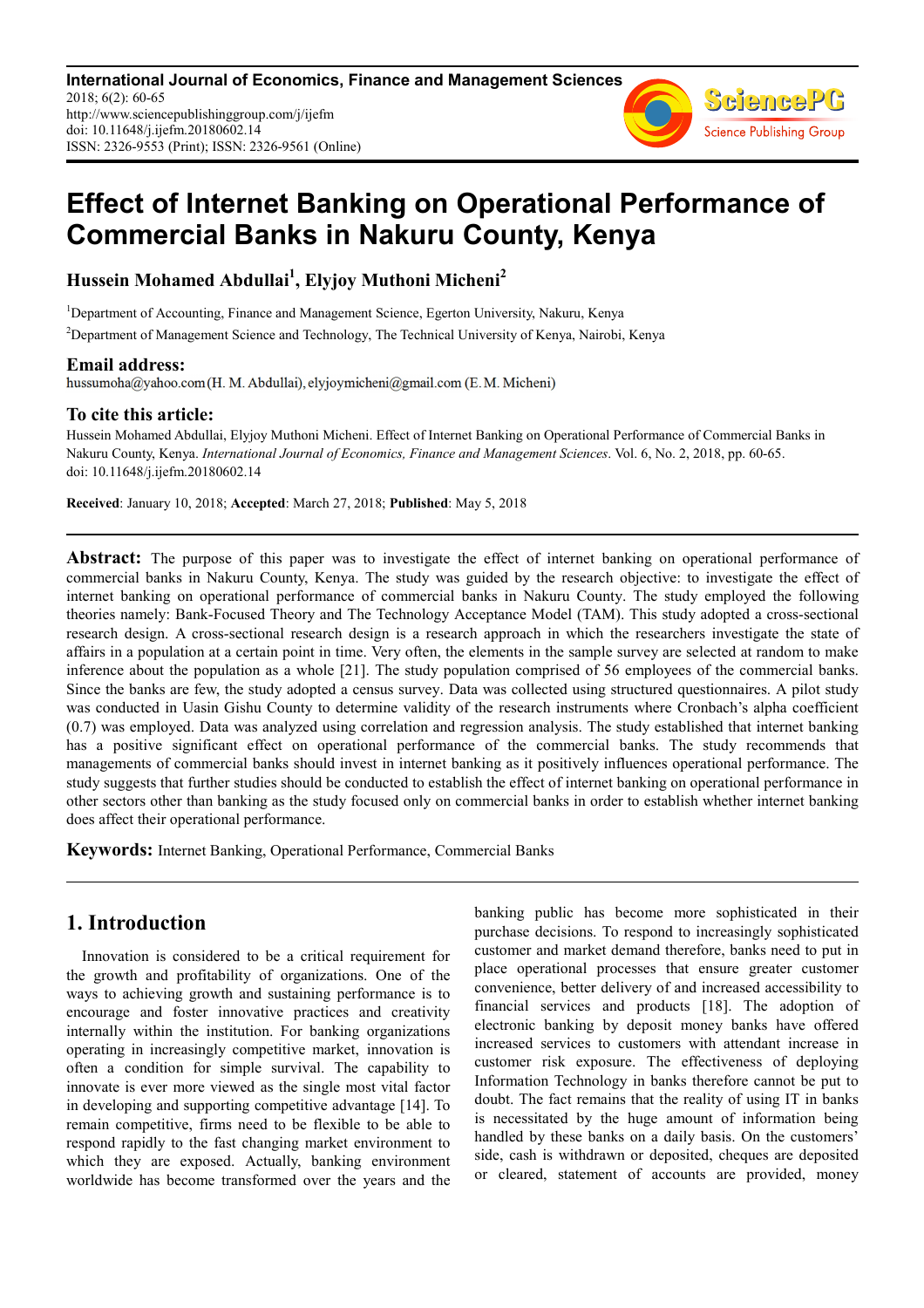transfers etc. At the same time, banks need up-to-date information on accounts, credit facilities and recovery, interest, deposits, charges, income, profitability indices and other control of financial information. However, researchers have not given much attention to this revolution occasioned by electronic banking with regard to operational performance of banks [4].

There are many different ways of measuring operational performance. However, the most predominant approach in the literature is to use cost, quality, delivery, speed, reliability and flexibility as the basic dimensions of operational performance [3].

# *1.1. Statement of the Problem*

Industry analysis outlining the potential impact of electronic banking on cost savings, revenue growth and risk profile of the banks have generated considerable interest and speculation about the impact of the information technology on the banking industry [17]. Internet banking in Kenya has emerged as a strategic resource for achieving higher efficiency, control of operations and reduction of cost by replacing paper based and labour intensive methods with automated processes thus leading to higher productivity and profitability. However, to date researchers have produced little evidence regarding these potential changes. Nonetheless, recent empirical studies indicate that electronic banking is not having an independent effect on banking profitability, although these findings may change as the use of the Internet becomes more widespread [13]. None of these studies focused on the effect of internet banking on operational performance of commercial banks. Hence, this study sought to fill the existing research gap by investigating the effect of internet banking on operational performance of commercial banks in Nakuru County, Kenya.

#### *1.2. Objective of the Study*

To investigate the effect of Internet banking on operational performance of commercial banks in Nakuru County, Kenya.

# *1.3. Research Hypothesis*

 $H<sub>01</sub>$ : There is no significant relationship between Internet banking and operational performance of commercial banks in Nakuru County, Kenya.

# *1.4. Conceptual Framework*

In this framework, internet banking is independent variable and operational performance is dependent variable. The independent variable internet banking is operationalized through; checking account balance, paying bills and fund transfer while the dependent variable is operationalized through: cost of operations, reliability of service and speed of service delivery. The intervening variable is concerned with management and staff level of ICT literacy, staff willingness to adopt automation and rules and regulations of Central Bank of Kenya governing the commercial bank



*Figure 1. Conceptual Framework.* 

# **2. Literature Review**

# *2.1. Bank-Focused Theory*

Bank focused theory emerges when a traditional bank uses non-traditional low-cost delivery channels to provide banking services to its existing customers. Examples range from use of automated teller machine (ATMs) to Internet banking or mobile phone banking to provide certain limited banking services to banks' customers. In the context of this study, this theory proposes that commercial banks switch from their old method of service delivery commonly referred to as traditional methods to new methods of service delivery commonly known as non-traditional methods [13].

### *2.2. Theory of Reasoned Action*

This theory was developed by Davis in 1985. Technology Acceptance Model (TAM) theorizes that an individual's behavioral intention to adopt a particular piece of technology is determined by the individual's attitude toward the use of that technology. Attitude, in turn, is induced by two beliefs: perceived usefulness and perceived ease of use. Perceived usefulness is defined as the extent to which persons believe that technology will enhance their productivity or job performance [5]. TAM research has shown that perceived usefulness is a strong determinant of user acceptance, adoption, and usage behavior and perceived ease of use is defined as the degree to which an individual believes that using a technology will be simple. In the context of this study, the theory proposes that the customers', bankers' and management's behavioral intention determines the attitude toward adoption of the technology.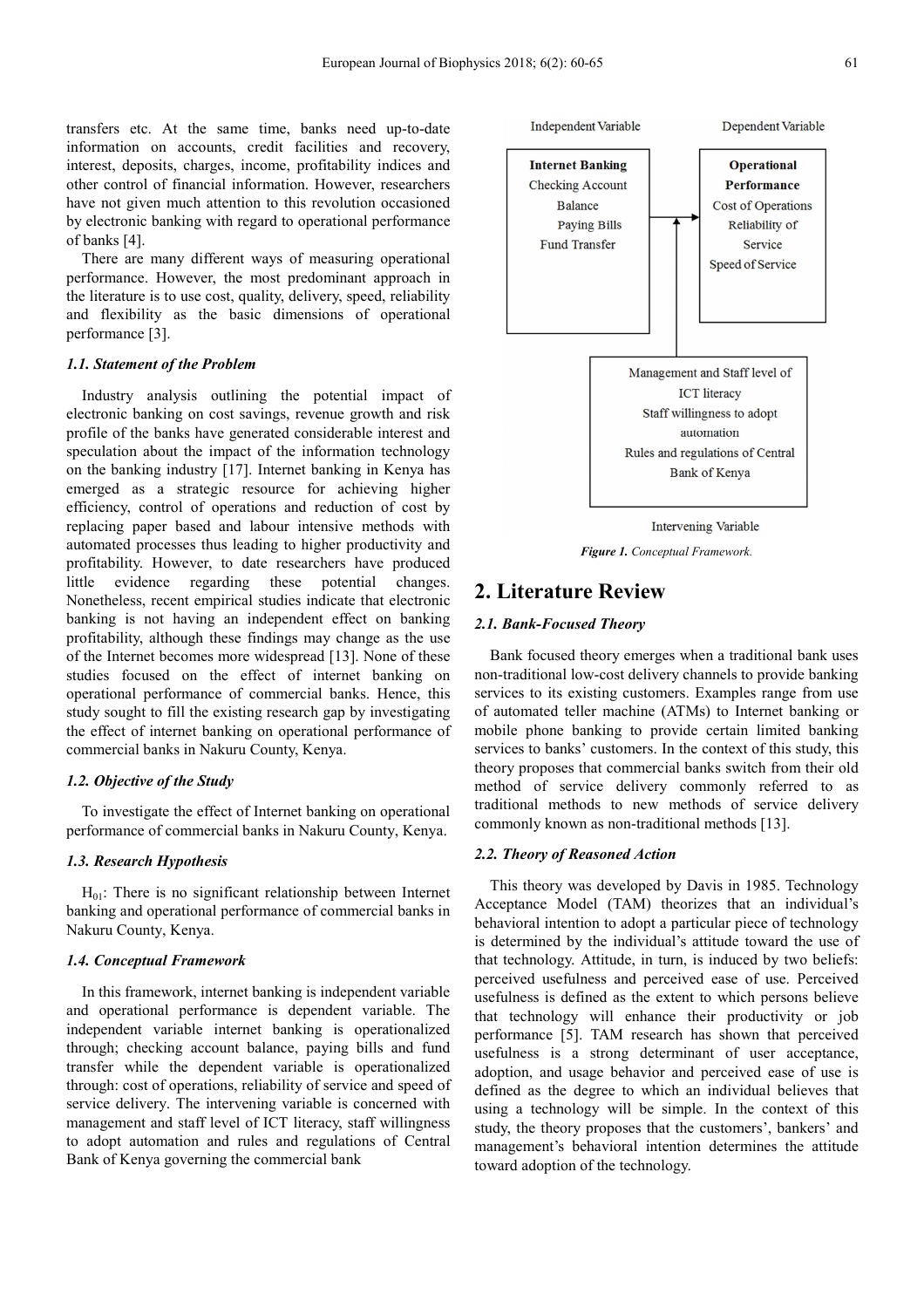

Source: Davis et al (1989)

*Figure 2. Technology Acceptance Model.* 

# *2.3. Empirical Review*

# *2.3.1. Internet Banking*

Internet banking is defined as an Internet portal, through which consumers can use different kind of banking services ranging from bill payment to making investment, thus banks just offering information through their websites are not considered as using Internet banking [16]. Evidence from survey studies and from banks' websites indicated that banks in North Cyprus have been consistently moving towards providing Internet banking services despite a very small potential market to share [9]. In 2004, the majority of commercial banks claim that the potential market is too small to adopt Internet banking services in North Cyprus. Yet, in 2006 the same banks are in the process of introducing Internet banking as an assurance to their customers that they would be able to maintain a competitive quality of service in the future, hence avoiding losing their customers, to the branches of foreign.

E-banking has strong and significant marginal effects on return on assets in the Kenyan banking sector and the electronic banking has made banking transaction to be easier by bringing services closer to customers hence improving banking industry performance [2]. There is a strong positive relationship between financial performance of commercial banks and Internet banking. Internet banking also helps the commercial banks to lower their cost of banking, through technology which has created greater opportunities to the banks to offer great flexibility to the customers [12]. Commercial banks are also interested in expanding their market through Internet banking. E-banking has enhanced the growth of customer base for the banking institutions in Kenya, through enhancing banking services accessibility to a larger population in the country and the study recommends that banks should embrace e-banking as a key competitive advantage [20]. Internet banking renders location and time irrelevant, and empowers customers with greater control of their accounts [6]. Banks achieve cost and efficiency gains in a large number of operational areas. Adoption of Internet banking has enhanced performance of the banking industry [15].

 Internet banking allows customers to perform a wide range of banking transactions electronically via the bank's Web site. When first introduced, Internet banking was used mainly as an informational medium in which banks marketed their products and services on their Websites. With the development of secured transaction technologies, more banks are using Internet banking as a transactional as well as an informational medium. As a result Internet banking users can now perform common banking transactions such as writing checks, paying bills, transferring funds, printing statements and checking account balances online using a computer [10].

# *2.3.2. Internet Banking and Operational Performance*

Operational performance is a process of assessing progress toward achieving predetermined goals, including information on the efficiency with which resources are transformed into outputs both goods and services [7] whose quality depend on delivery and satisfaction to clients [12].

Operational performance of service delivery comprises three critical performance factors (quality, dependability, and speed) that are usually present in a service delivery system. Consistent quality, dependability of delivery, and prompt delivery (speed) are critical operations performance factors in service delivery systems [11] and reflects more directly to the efficiency and effectiveness of the operations within the firm [7]. These categories of performance reflect competencies in specific areas of supply chain including cost, quality, and flexibility. There are four criteria to measure the operational performance; are quick delivery compared to the major competitor, unit cost of productrelative to competitors, overall productivity and overall customer satisfaction. They are derived from several criteria, which have been conceptualized and used in previous empirical studies of lean manufacturing and supply chain management [17].

# **3. Research Methodology**

# *3.1. Research Design*

This study adopted a cross-sectional research design. A cross-sectional research design is a research approach in which the researchers investigate the state of affairs in a population at a certain point in time. Very often, the elements in the sample survey are selected at random to make inference about the population as a whole [21].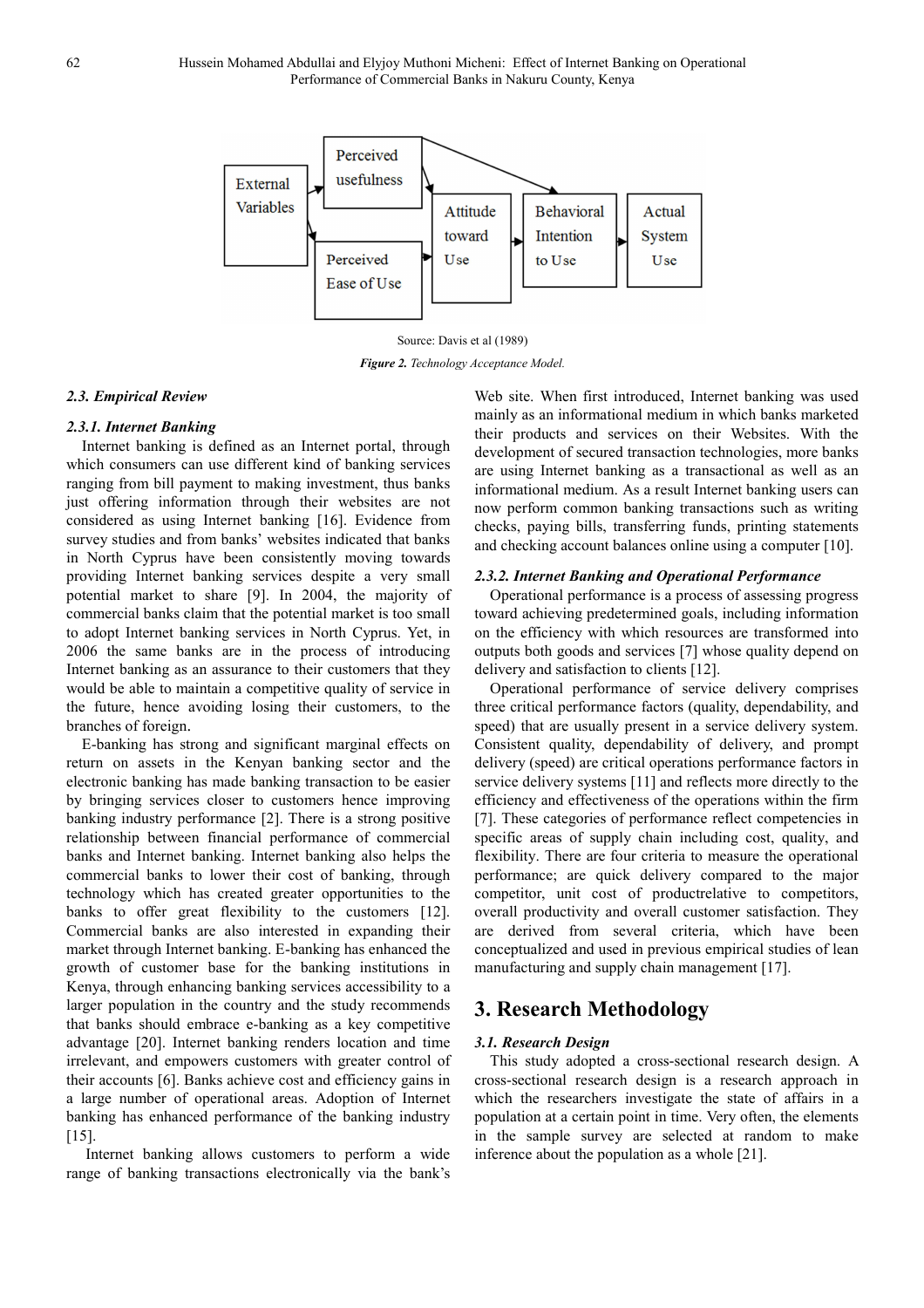### *3.2. Target Population*

The target population of this study comprised of the commercial banks in Nakuru County while the respondents were the operations managers and IT technicians of the commercial banks in Nakuru County. There are 56 operations managers and IT technicians in all the commercial banks branches. Since the banks were few, the study adopted a census survey.

#### *3.3. Data Collection*

Primary data was collected regarding the relationship between Internet banking and operational performance. Data was collected using structured questionnaires. The questionnaires were administered to the respondents through drop and pick method.

#### *3.4. Data Analysis and Presentation*

Data was collected, coded and analyzed through SPSS version 21. Pearson Product-Moment correlation was used to test the relationship internet banking and operational performances. ANOVA test was used to determine the level of significance of the relationship between internet banking and Operational Performance. Hypothesis was tested at 5% significance level. The following general multiple regression model below was used in the study.

$$
Y = \beta_0 + \beta_1 x_1 + \varepsilon
$$

Where:

- Y= Operational performance
- $β<sub>0=</sub> Constant$
- $β<sub>1</sub>$ = Regression Coefficients

 $X_1$ = Internet Banking

 $\varepsilon$  = Error Term

# **4. Findings and Recommendations**

# *4.1. Correlation Analysis Between Internet Banking and Operational Performance*

A correlation analysis was conducted to establish the relationship between Internet banking and operational performance. The results of the analysis were as presented in Table 1.

*Table 1. Correlation analysis between Internet Banking and Operational Performance.* 

| <b>Variables</b>                         |                     | <b>Internet Banking</b> | <b>Operational Performance</b> |
|------------------------------------------|---------------------|-------------------------|--------------------------------|
|                                          | Pearson Correlation |                         | 0.000                          |
|                                          | $Sig. (2-tailed)$   |                         |                                |
| Internet Banking Operational Performance |                     | $.597**$                |                                |
|                                          | N                   | 26                      | 26                             |
|                                          |                     |                         |                                |

Source: Research Data (2016).

# *4.2. Hypothesis Testing*

H01: Relationship between Internet Banking and Operational Performance.

The study sought to investigate the effect of Internet banking on operational performance of commercial banks. It was hypothesized that Internet banking has no significant effect on operational performance. The results in Table 1 showed that there was a significant positive correlation between internet banking and operational performance (r  $=597$ , p $< 0.05$ ). According to the results the hypothesis that Internet banking has no significant effect on operational performance of commercial banks was rejected. It was therefore, concluded that Internet banking affects operational performance. The findings of this study are in line with the findings of [8] who concluded that Internet banking positively and significantly influences the operational efficiency of commercial banks in Kenya. The findings are also consistent with the findings of [10] who concluded that banks that provide extensive online banking services tend to perform better than those who lag behind and that online banking improves the earnings of the banks.

# *4.3. Regression Analysis Between Internet Banking and Operational Performance*

A regression analysis was conducted to establish the extent

of the relationship between internet banking and operational performance. The results were as shown in Table 2.

*Table 2. Regression Analysis for Internet Banking and Operational Performance.* 

| Model |                   | R Square | <b>Adjusted R Square</b> | Std. Error of<br>the Estimate |
|-------|-------------------|----------|--------------------------|-------------------------------|
|       | .656 <sup>a</sup> | 430      | .422                     | .48841                        |

Source: Research Data (2016).

Predictors: (Constant), Internet Banking

The model summary of the regression analysis in Table 2 showed that internet banking accounted for 43% of the variance in operational performance in the commercial banks branches in Nakuru County (R Square  $= 0.430$ ). This explains that 57% of the variance in operational performance was explained by variables not in the study.

*Table 3. Significance of the Relationship between Internet Banking and Operational Performance.* 

| ANOVA <sup>a</sup> |                       |    |                    |                          |      |
|--------------------|-----------------------|----|--------------------|--------------------------|------|
| Model              | <b>Sum of Squares</b> | Df | <b>Mean Square</b> |                          | Sig. |
| Regression         | 38.018                |    | 12.673             | 53.126 .000 <sup>b</sup> |      |
| Residual           | 50.332                | 23 | 239                |                          |      |
| Total              | 88.351                | 26 |                    |                          |      |

a. Dependent Variable: Operational Performance Predictor: (Constant), Internet Banking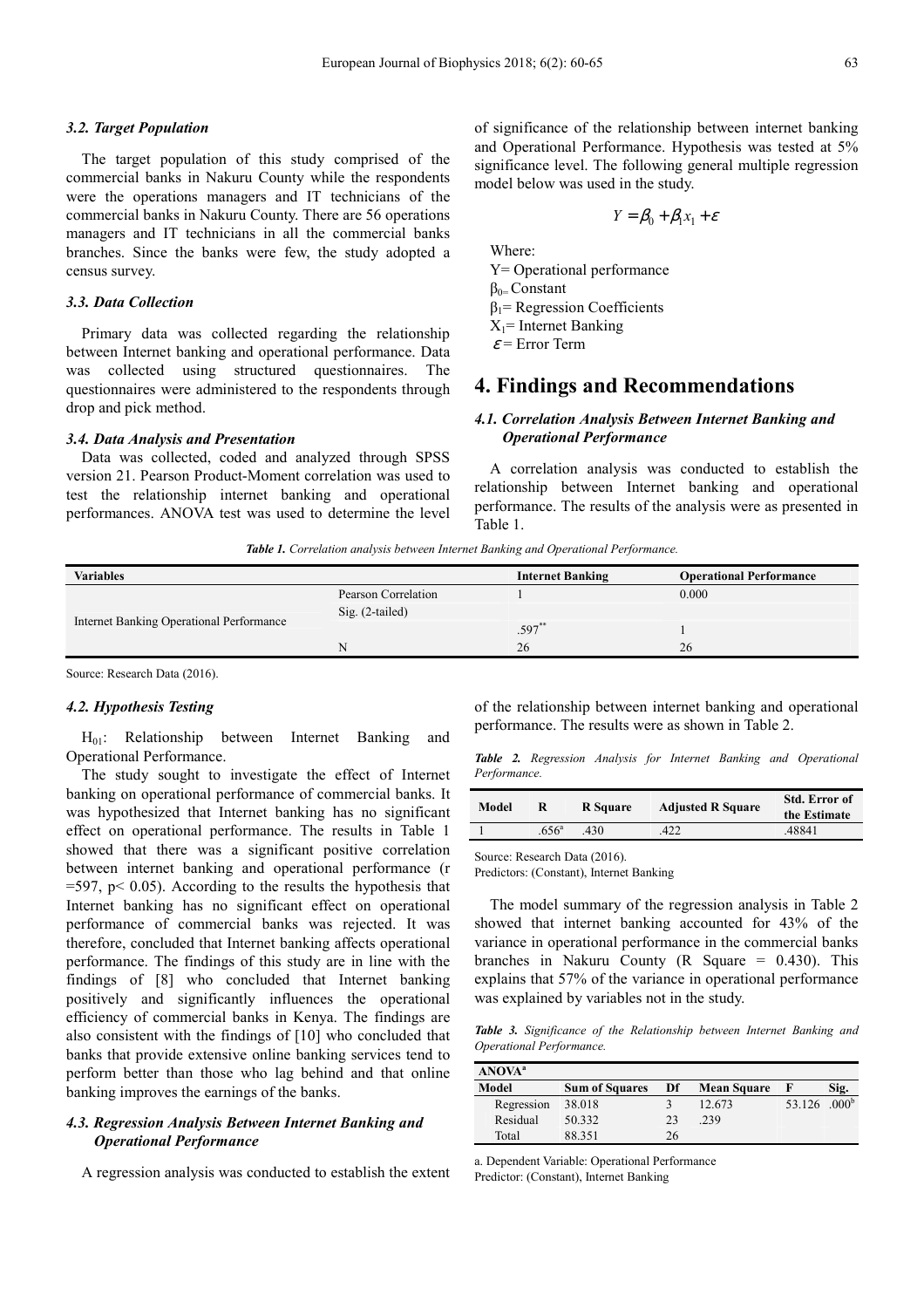From Table 3, the significance value (p) of 0.000 gives the test on the entire model. Since the value of  $p < 0.05$ , this implies that Internet banking has statistical significant relationship with operational performance.

| Table 4. Table of Coefficient. |                                    |                   |                                  |       |      |
|--------------------------------|------------------------------------|-------------------|----------------------------------|-------|------|
| Model                          | <b>Unstandardized Coefficients</b> |                   | <b>Standardized Coefficients</b> |       |      |
|                                |                                    | <b>Std. Error</b> | <b>Beta</b>                      |       | Sig. |
| (Constant)                     | 1.761                              | 179               |                                  | 9.855 | .000 |
| Internet Banking               | .204                               | .078              | .260                             | 922   | .000 |

Source: Research Data (2016).

a. Predictor: Internet Banking

b. Dependent Variable: Operational Performance

Table 4 shows the significance (p) values for the independent variable internet banking. If  $p<0.05$ , the conclusion is that the independent variable is a predictor of the dependent variable. In testing the relationship between internet banking and operational performance, significance value (p) of 0.000 which is less than 0.05 shows that internet banking has statistical significant relationship with operational performance. The unstandardized coefficient shows that for every unit increase in Internet banking, a 0.204 unit increase in operational performance is predicted. Therefore, the equation for the regression model was given by:

$$
Y = 1.761 + 0.260x_1
$$

Where:

Y= Operational Performance  $β<sub>0=</sub> constant$  $β<sub>1</sub>$ = Regression Coefficient  $X_1$ = Internet Banking

#### *4.4. Conclusions*

The objective of the study was to investigate the effect of internet banking on operational performance of commercial banks in Nakuru County. The study concluded that internet banking is highly related with operational performance. This shows that the adoption of internet banking has a positive influence on operational performance. This correlates the study by [15] who found that the adoption of internet banking has enhanced performance of the banking industry due to increased efficiency, effectiveness and productivity.

#### *4.5. Recommendations*

The aim of this study was to investigate the effect of internet banking on operational performance of commercial banks in Nakuru County, Kenya. The findings of this study have various implications for management of commercial banks and management policy and practice. The study revealed that there is a link between Internet banking and operational performance; hence, Internet banking affects operational performance. This implies that internet banking is essential for an increased operational performance. Thus, to create a competitive edge and improve operational performance, commercial banks need to invest more in Internet banking.

# *4.6. Suggestions for Further Study*

More academic research should be conducted to establish the effect of Internet banking on operational performance in other sectors other than banking as the study focused only on commercial banks in order to establish whether internet banking does affect their operational performance.

# **References**

- [1] Abdullahi, Y. (2012). Services Automation and Performance : Evidence from Deposit Banks in Nigeria. *International Journal of Advanced Research in Management and Social Sciences*, *1* (2), 47–58.
- [2] Aduda, J., & Kingoo, N. (2012). The Relationship between Electronic Banking and Financial Performance among Commercial Banks in Kenya. *Journal of Finance and Investment Analysis*, *1* (3), 99–118.
- [3] Agboola, A. A. (2003). Information Technology, Bank Automation and Attitude of Workers in Nigerian Banks. *Journal of Social Science*, *7* (3), 215–222.
- [4] Chibueze, Z., Maxwell, O., & Osondu, M. (2013). *Electronic Banking and Bank Performance In Nigeria*. Abia State University, Imo State University.
- [5] Davis, F. D., Bagozzi, R. P., & Warshaw, P. R. (1989). User Acceptance of Computer Technology: A Comparison of Two Theoretical Models. *Management Science*, *35* (8), 982–1003.
- [6] Foley, P., & Jayawardhena, C. (2000). Changes in the Banking Sector- The Case of Internet Banking in the UK Chanaka Jayawardhena and. *Internet Research*, *10* (1), 19–31.
- [7] Gizaw, B. (2016). *The Effect of Suuply Chain Integration on Operational Performance in Ethiopian Trading Enterprises*. Addis Ababa University.
- [8] Guyo Jattani. (2014). *Effect of Technology Adoption on Operational Efficiency of Commercial Banks in Kenya*. University of Nairobi.
- [9] Jenkins, H. (2007). Adopting Internet Banking Services in a Small Island State: Assurance of Bank Service Quality. *Managing Service Quality: An International Journal*, *17* (5), 523–537. http://doi.org/10.1108/09604520710817343.
- [10] Kagan, A., Acharya, R. N., & Rao, L. S. (2005). *Does Internet Banking Affect the Performance of Community Banks* (No. 85212). Arizona.